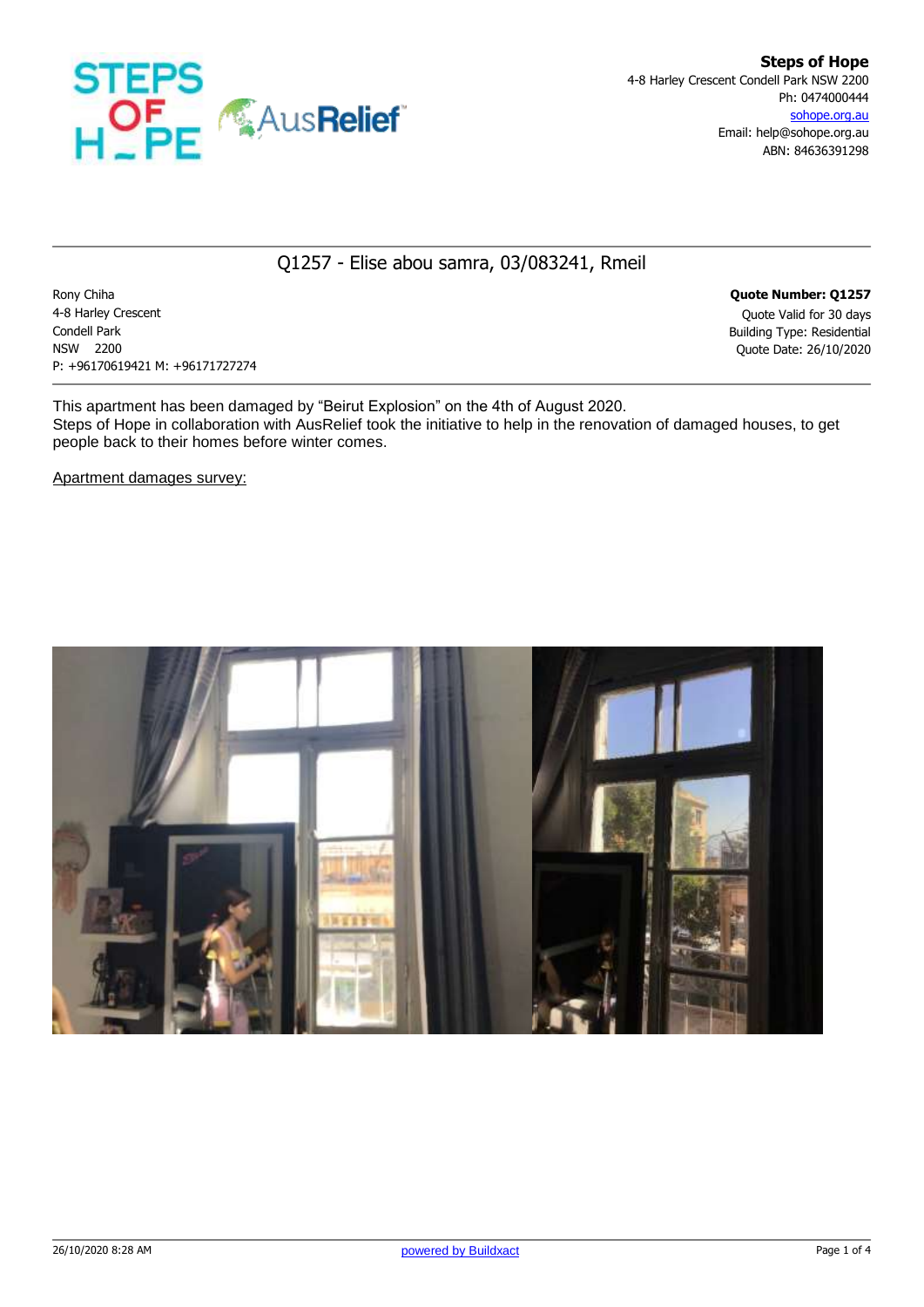

## Q1257 - Elise abou samra, 03/083241, Rmeil

|                         |                           |                                 | <b>Estimate Details:</b> |                                                                |        |              |          |
|-------------------------|---------------------------|---------------------------------|--------------------------|----------------------------------------------------------------|--------|--------------|----------|
| Rony Chiha              |                           |                                 |                          | Net Total:                                                     |        | \$850.00     |          |
|                         | 4-8 Harley Crescent       |                                 |                          | Markup:                                                        |        | $$0.00(0\%)$ |          |
| Condell Park            |                           |                                 | Tax:                     |                                                                | \$0.00 |              |          |
| 2200<br><b>NSW</b>      |                           |                                 |                          | <b>Estimate Total:</b>                                         |        | \$850.00     |          |
| Ph: +96170619421        |                           |                                 |                          |                                                                |        |              |          |
|                         | Email: help@sohope.org.au |                                 |                          | <b>Building Type: Residential</b><br>Data Dranared: 22/10/2020 |        |              |          |
|                         |                           |                                 | Cost Items               |                                                                |        |              |          |
|                         | Description               |                                 | Units / UOM              | Unit Cost                                                      | Total  |              |          |
| 1                       | <b>Wood work</b>          |                                 |                          |                                                                |        |              | \$700.00 |
|                         | 1.1                       | Window + Glass + Frames (10 cm) |                          | 1.000                                                          |        | \$700.00     | \$700.00 |
| $\overline{\mathbf{2}}$ | Labor                     |                                 |                          |                                                                |        |              | \$100.00 |
|                         | 2.1                       | worker 1                        |                          | 2.000                                                          |        | \$25.00      | \$50.00  |
|                         | 2.2                       | worker 2                        |                          | 2.000                                                          |        | \$25.00      | \$50.00  |
| 3                       | <b>Site Clean-up</b>      |                                 |                          |                                                                |        |              | \$50.00  |
|                         | 3.1                       | Cleaning work                   |                          | 1.000 Day                                                      |        | \$50.00      | \$50.00  |

Net Total: \$850.00 Markup: \$0.00 Tax: \$0.00 **Estimate Total: \$850.00**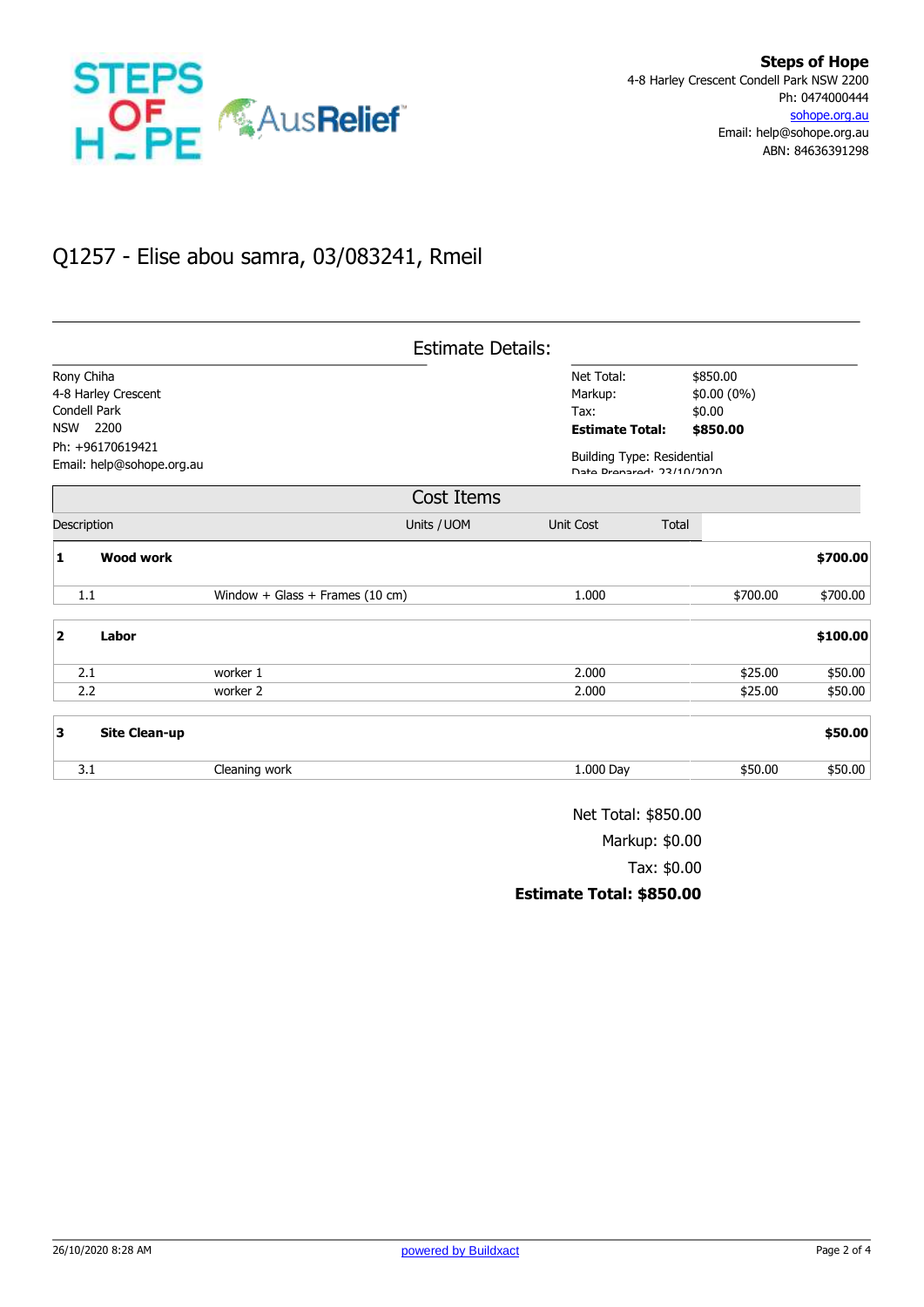

**Steps of Hope** 4-8 Harley Crescent Condell Park NSW 2200 Ph: 0474000444 sohope.org.au Email: help@sohope.org.au ABN: 84636391298